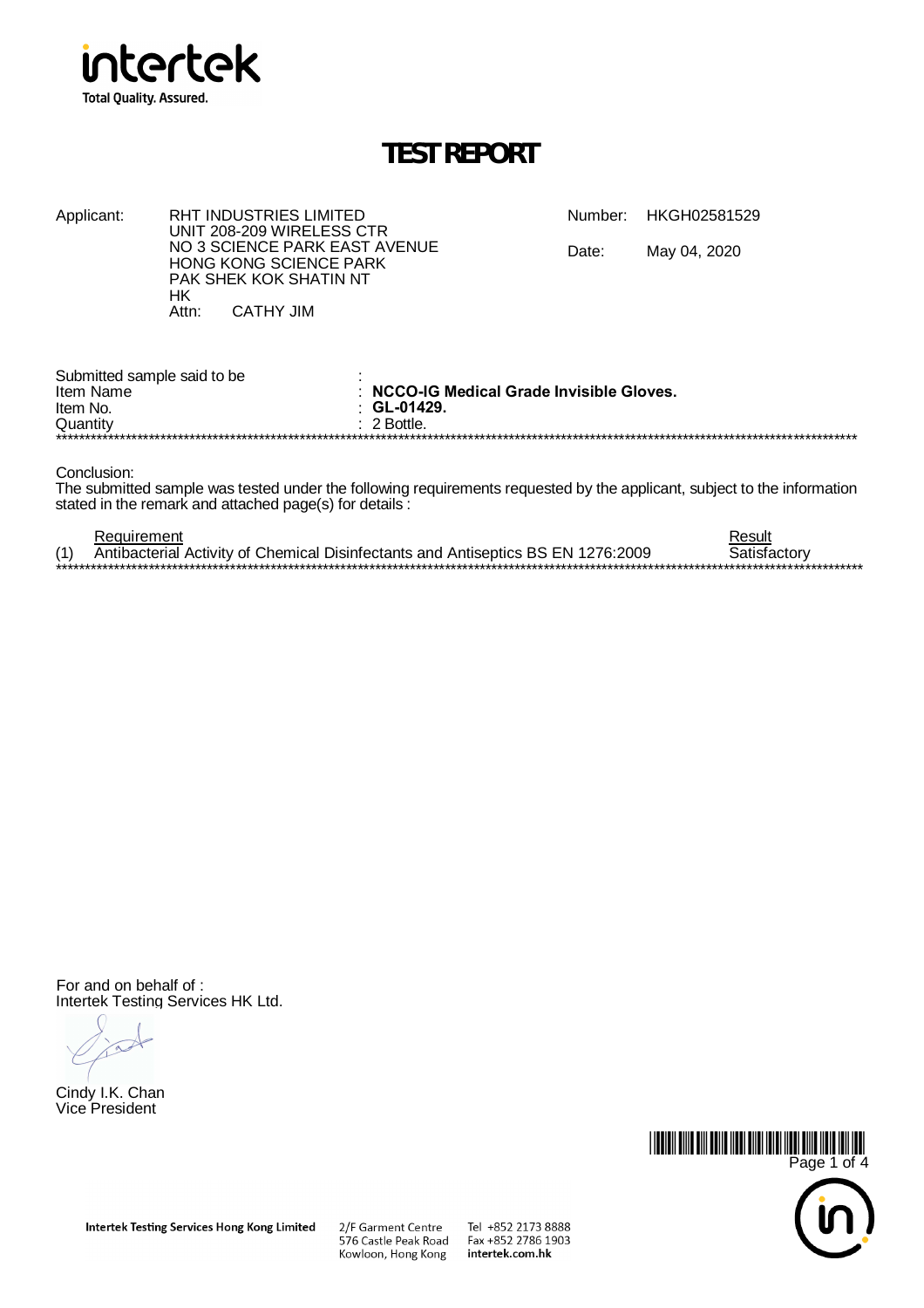

# **TEST REPORT**

Number: HKGH02581529

Quantitative suspension test for evaluation of bactericidal activity of chemical disinfectants and antiseptics  $(1)$ 

| Test Standard: BS EN 1276:2009. |                                                                                                                                                                                      |
|---------------------------------|--------------------------------------------------------------------------------------------------------------------------------------------------------------------------------------|
| Dilution recommended for use:   | No dilution                                                                                                                                                                          |
| Product test concentration:     | 80% (w/w)                                                                                                                                                                            |
| Active ingredient in product:   | Ethoxydiglycol and caprylyl glycol                                                                                                                                                   |
| Appearance:                     | Translucent viscous liquid                                                                                                                                                           |
| Contact time:                   | 1 minute (for hand disinfection)                                                                                                                                                     |
| Test temperature:               | $20^{\circ}$ C                                                                                                                                                                       |
| Interfering substance:          | 3.0 g/L bovine albumin (dirty condition)                                                                                                                                             |
| Inhibition method:              | Dilution-neutralization                                                                                                                                                              |
| Neutralizing solution:          | D/E neutralizing broth – double strength (sodium thioglycollate 2.0 $g/L$ ,<br>sodium thiosulfate 12.0 g/L, sodium bisulfite 5.0 g/L, Polysorbate 80 10.0<br>g/L, lecithin 14.0 g/L) |
| Incubation:                     | $37^{\circ}$ C, 48 hours                                                                                                                                                             |
| Agar medium:                    | <b>Trypticase Soy Agar</b>                                                                                                                                                           |
| Test culture:                   | Escherichia coli (ATCC 10536)<br>Pseudomonas aeruginosa (ATCC 15442)<br>Staphylococcus aureus (ATCC 6538)<br>Enterococcus hirae (ATCC 10541)                                         |

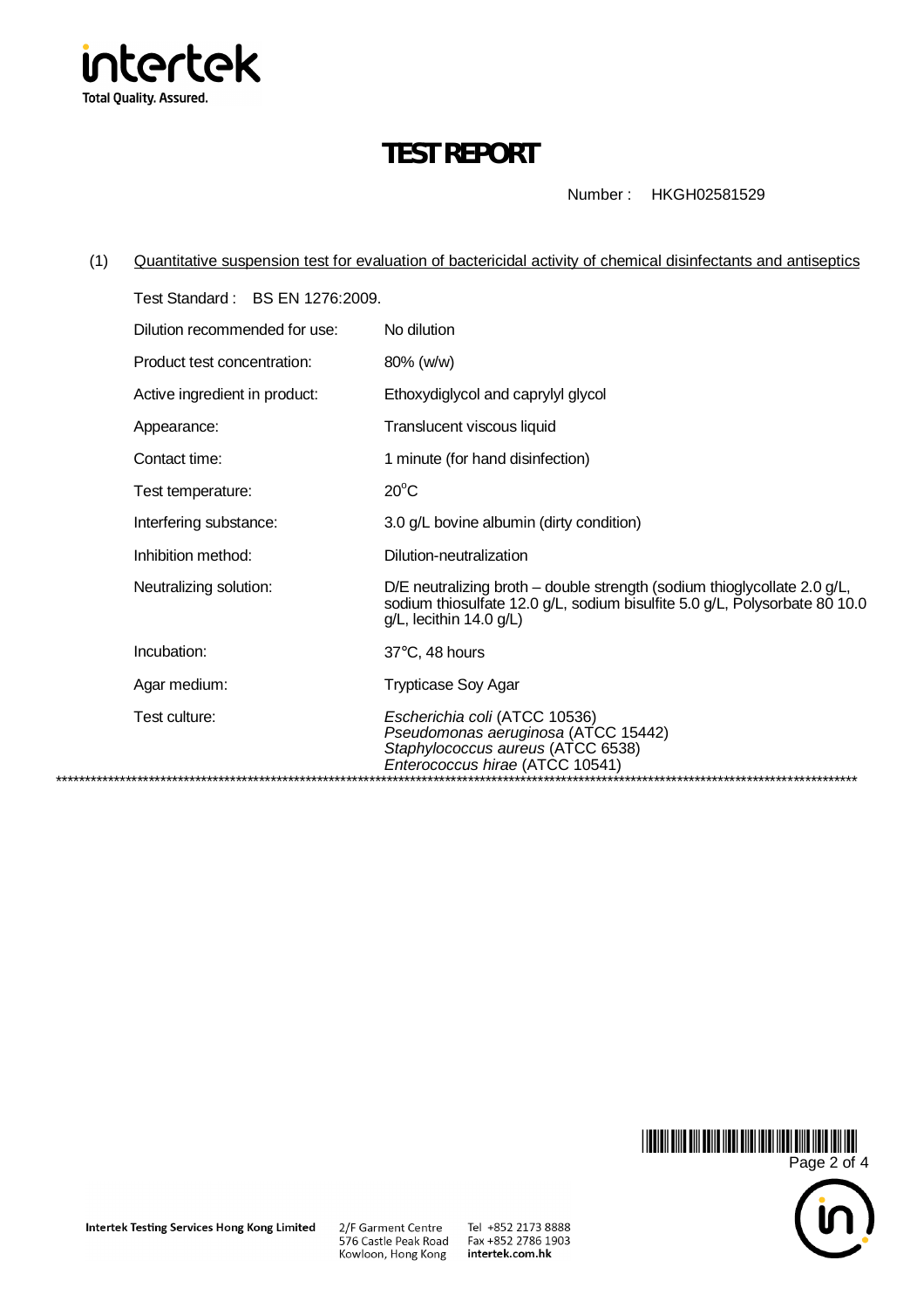

## **TEST REPORT**

### Number : HKGH02581529

Controls & validation :

| <b>Test microorganism</b>           | Validation suspension<br>$(N_v)$<br>Criteria:<br>$300 \le N_v \le 1600$ | Method validation<br>Criteria:<br>$\geq$ 0.05 N <sub>v</sub> | Validity |
|-------------------------------------|-------------------------------------------------------------------------|--------------------------------------------------------------|----------|
| Escherichia coli (ATCC 10536)       | 655                                                                     | 55                                                           | Valid    |
| Pseudomonas aeruginosa (ATCC 15442) | 955                                                                     | 60                                                           | Valid    |
| Staphylococcus aureus (ATCC 6538)   | 645                                                                     | 58                                                           | Valid    |
| Enterococcus hirae (ATCC 10541)     | 750                                                                     | 62                                                           | Valid    |

Result :

|                           | Initial suspension<br>(N)                                         | (Na)  | <b>Final count R (Log<sub>10</sub> Reduction)</b><br>$=$ Log No - Log Na | % Reduction Assessment      |              |
|---------------------------|-------------------------------------------------------------------|-------|--------------------------------------------------------------------------|-----------------------------|--------------|
| <b>Test microorganism</b> | $No = (1/10N)$<br>Criteria:<br>$1.5x10^8$ ≤ N ≤ 5x10 <sup>8</sup> |       | Criteria:<br>$R \geq 5.0$                                                | Criteria:<br>$R \ge 99.999$ |              |
| Escherichia coli          | $3.2 \times 10^8$                                                 | < 140 |                                                                          |                             |              |
| (ATCC 10536)              |                                                                   |       | >5.3                                                                     | >99.999                     | Satisfactory |
| Pseudomonas aeruginosa    | $4.6 \times 10^{8}$                                               |       |                                                                          |                             |              |
| (ATCC 15442)              |                                                                   | < 140 | >5.5                                                                     | >99.999                     | Satisfactory |
| Staphylococcus aureus     | $2.8 \times 10^8$                                                 | < 140 | >5.3                                                                     | >99.999                     | Satisfactory |
| (ATCC 6538)               |                                                                   |       |                                                                          |                             |              |
| Enterococcus hirae        | $2.6 \times 10^8$                                                 |       | >5.2                                                                     | >99.999                     |              |
| (ATCC 10541)              |                                                                   | < 140 |                                                                          |                             | Satisfactory |

Criteria: According to EN 1276, in order to satisfy the requirement of bactericidal efficacy of chemical disinfectants and antiseptics, the product shall demonstrate at least 5.0  $log_{10}$  reduction of the specified test organisms under the obligatory sample contact time, test temperature, and the simulated dirty conditions according to its practical applications when the product is tested at its intended use dilution.

Sample received condition: Sample in closed plastic bottle.

Date sample received : Apr 20, 2020 Testing period : Apr 22, 2020 to Apr 29, 2020



\*\*\*\*\*\*\*\*\*\*\*\*\*\*\*\*\*\*\*\*\*\*\*\*\*\*\*\*\*\*\*\*\*\*\*\*\*\*\*\*\*\*\*\*\*\*\*\*\*\*\*\*\*\*\*\*\*\*\*\*\*\*\*\*\*\*\*\*\*\*\*\*\*\*\*\*\*\*\*\*\*\*\*\*\*\*\*\*\*\*\*\*\*\*\*\*\*\*\*\*\*\*\*\*\*\*\*\*\*\*\*\*\*\*\*\*\*\*\*\*\*\*\*\*\*\*\*\*\*\*\*\*\*\*\*\*\*\*

Intertek Testing Services Hong Kong Limited

2/F Garment Centre 576 Castle Peak Road Kowloon, Hong Kong

Tel +852 2173 8888 Fax +852 2786 1903 intertek.com.hk